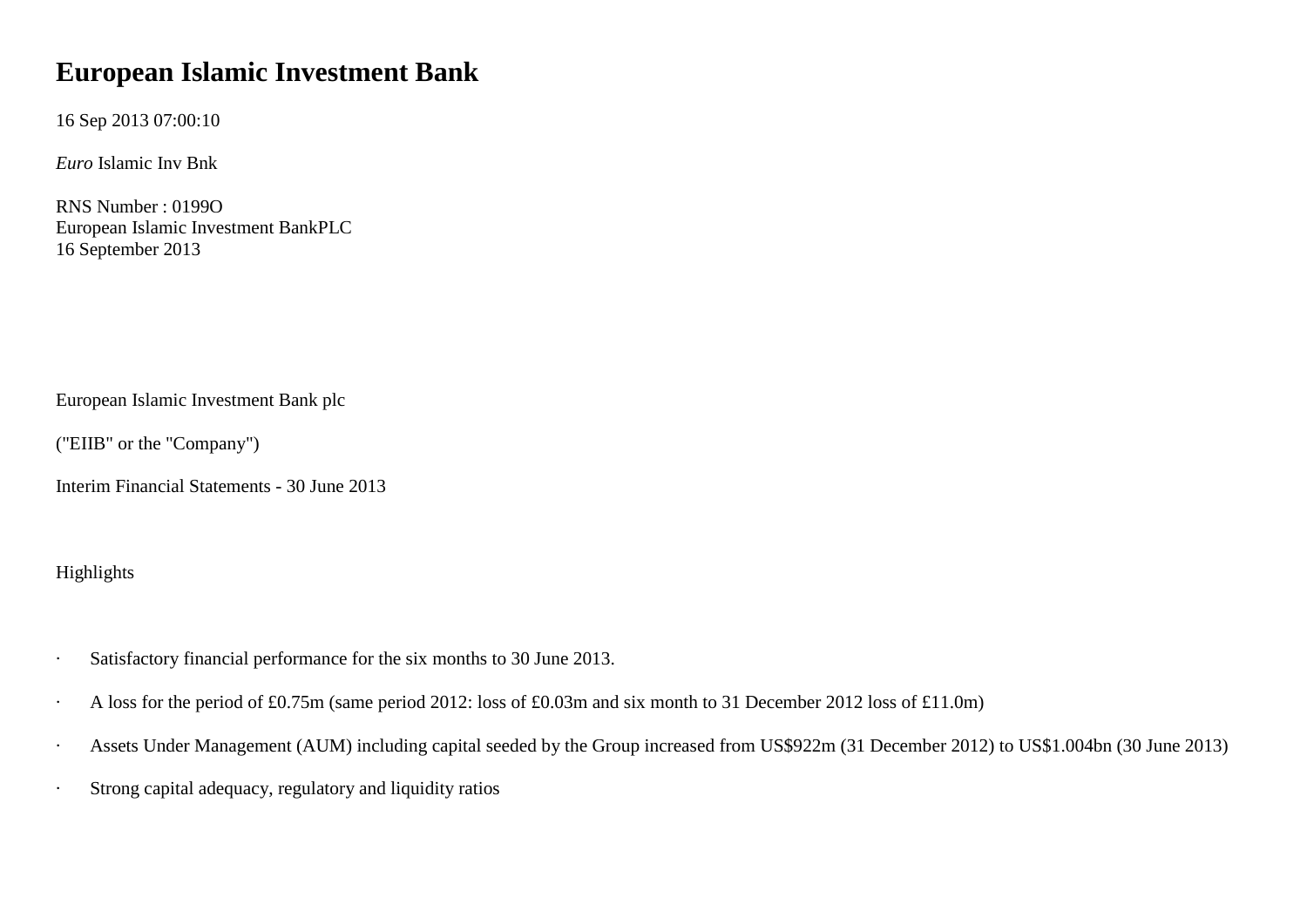For further information please contact:

**EIIB plc** Tel: +44 (0)20 7847 9900

Zulfi Caar Hydari, Chief Executive

**Westhouse Securities** Tel: +44 (0)20 7601 6100

Antonio Bossi

Chief Executive Statement

Financial results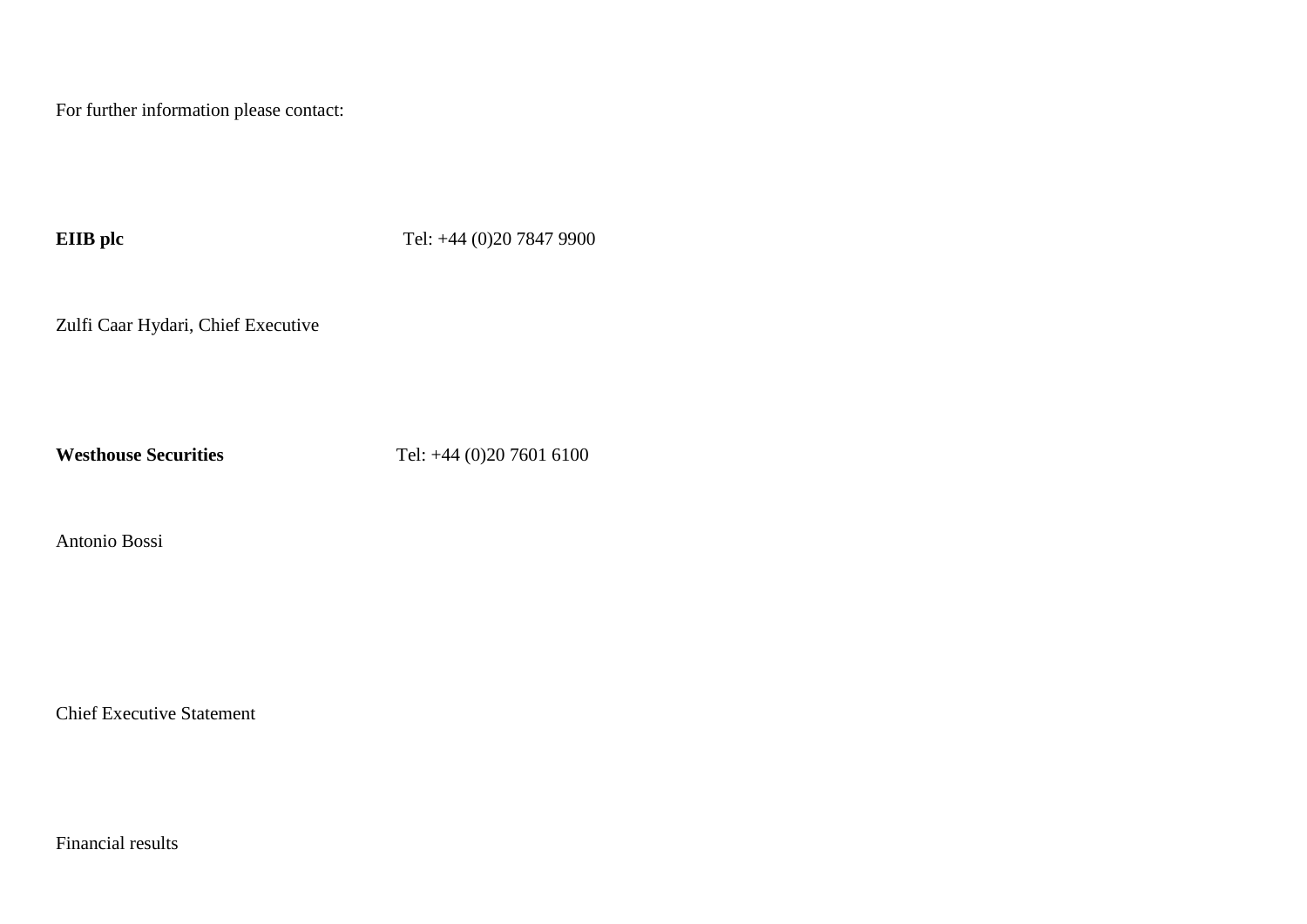EIIB Group delivered stable financial performance for the six months to 30 June 2013.

Total operating income was £3.6m for the period to 30 June 2013 (period to 30 June 2012: £4.6m). Total expenses for the period were £4.3m (2012: £5.4m). The loss for the period was £0.75m.

The bank maintained its strong capital adequacy, regulatory and liquidity ratios. The Regulatory Capital of the Group at 30 June 2013 stood at £97.0m (£99.5m) at 31 December 2012).

Commentary

In the first half of the year we continued to implement our strategy of developing our core asset management capabilities whilst also enhancing our specialist banking business. We also continued to implement our restructuring plan and to maintain tight cost control.

Earlier this year the US Federal Reserve indicated a possible tapering in quantitative easing which resulted in a sell-off in bond markets worldwide. The impact on our performance was mitigated by our position at the shorter end of the rate curve and relatively good securities selection, enabling us to outperform the relevant indices. Although we outperformed during a period of heightened volatility, overall, our first half result was adversely affected by these events.

The performance of our asset management business was encouraging, with AUM increasing from US\$922m to US\$1.004bn during the period. The underlying business was strong with gross inflows of US\$441m, but instability in the region and unexpected regulatory changes in Egypt led to higher redemptions resulting in net positive inflows of US\$82m. Investment performance during the period was positive, with all of our flagship funds having outperformed relevant benchmarks and/or peer group averages over one year.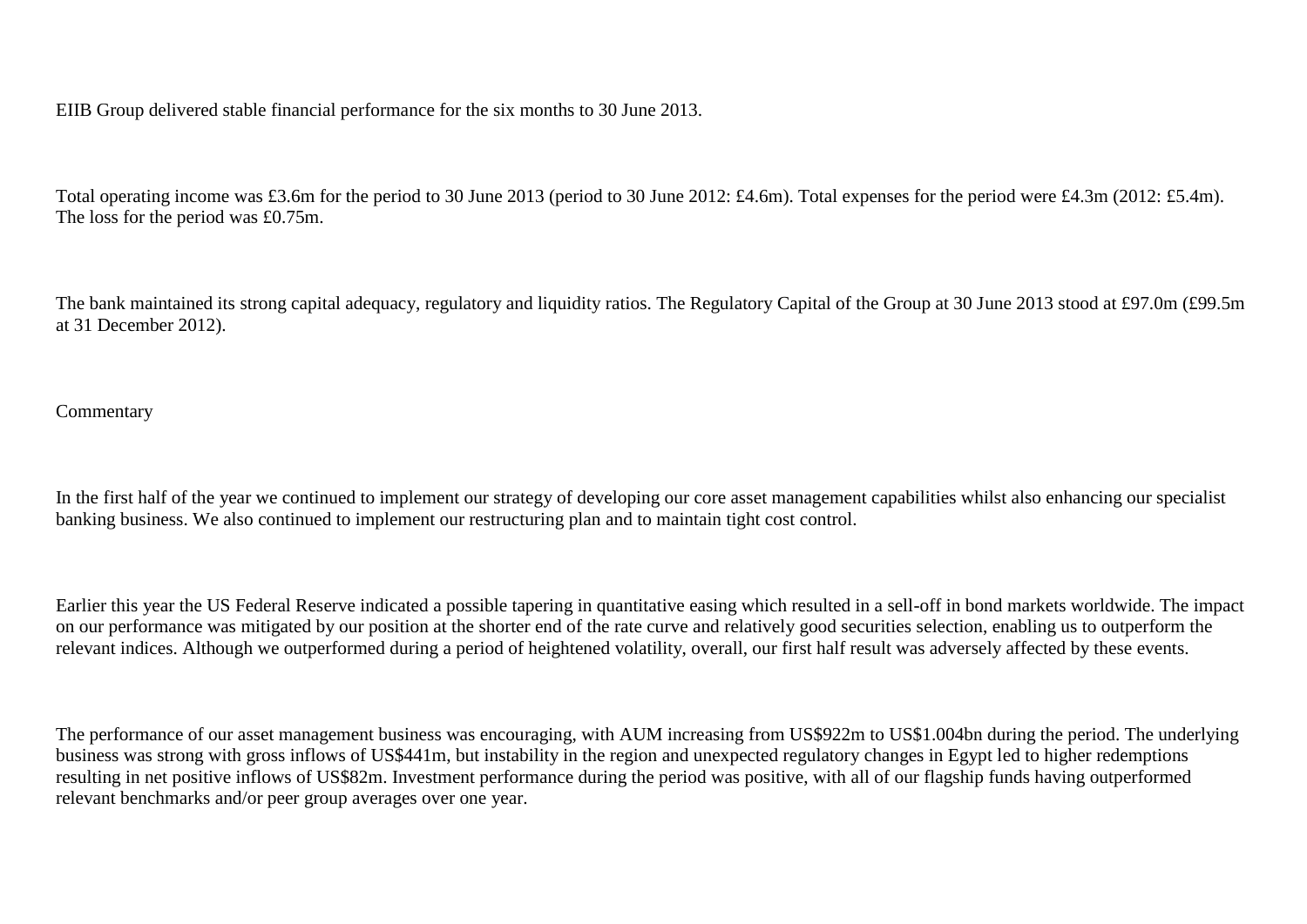The investment banking team completed a £5.4m financing of a property portfolio in central London on a fully Sharia'a compliant basis. We expect to originate more opportunities in the second half of the year.

We maintained strong focus on our legacy private equity investments. In the first half we completed the sale of an office building in Cairo for US\$6.2m and settled the related financing. We also sold an Islamic debt obligation to Barclays Bank for US\$8.1m. We will continue our efforts to extract value from our legacy private equity portfolio going forward.

Given the challenging operating environment, the Group delivered a satisfactory performance for the six months to 30 June 2013.

Outlook

In June the global index compiler MSCI upgraded the United Arab Emirates ("UAE") and Qatar to Emerging Market status from Frontier Market. Effective May 2014, the UAE and Qatar will be given a weighting of 0.4 percent and 0.45 percent respectively in the MSCI Emerging Markets Index.

This upgrade marks a new era for capital flows into the Gulf and is important for developing the region as a destination for equity investment in the long term. EIIB is positioned as a specialist bank with asset management at its core, offering investors outstanding performance based on deep GCC and MENA expertise and contacts. We have a track record of investing in these markets and we will leverage this unique capability to meet rising investor demand for regional assets.

Although trading conditions have been challenging in the first half, the Group remains confident of its prospects for the current year.

We look forward to reporting further progress at the year end.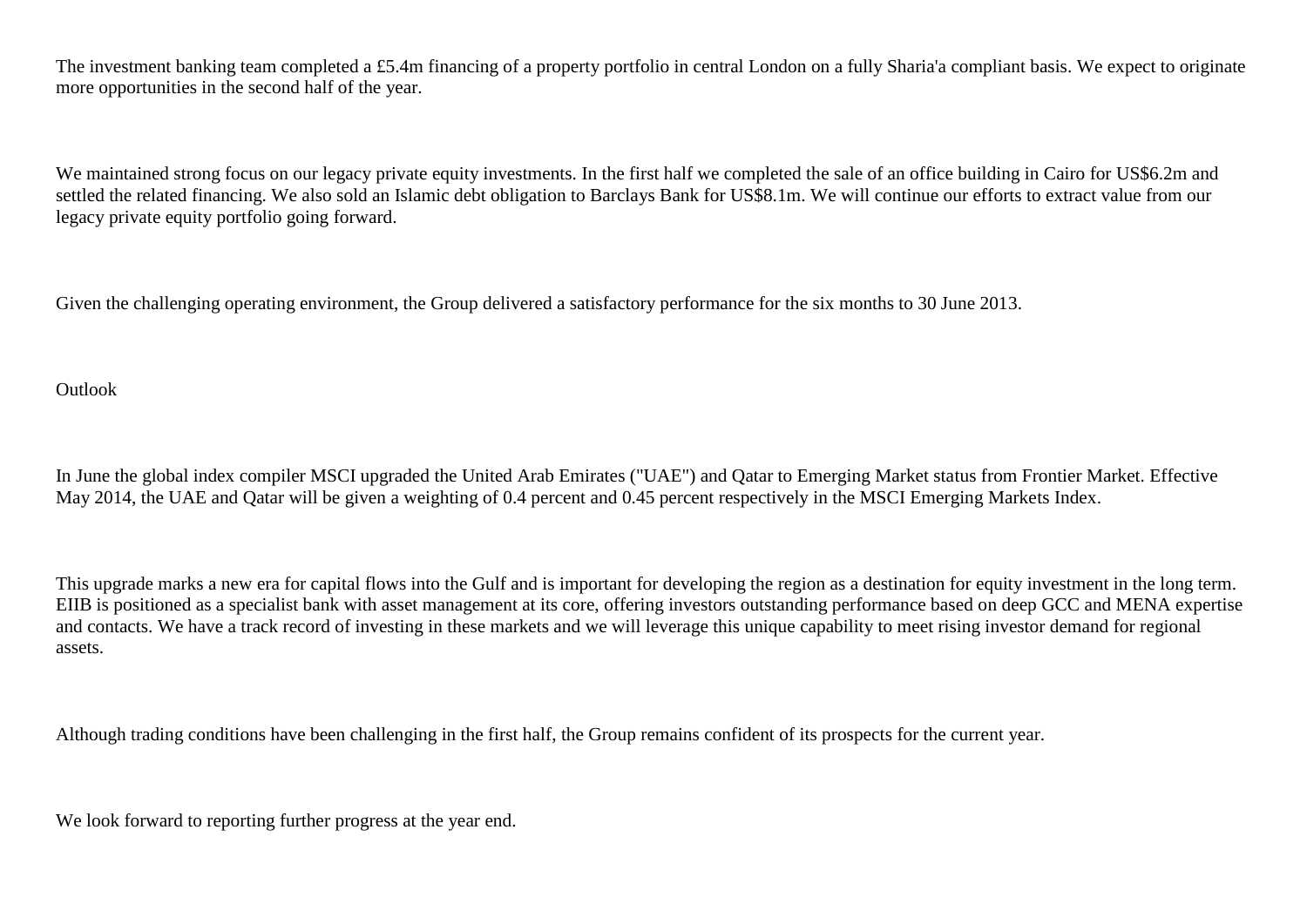Zulfi Caar Hydari

Chief Executive

Condensed consolidated statement of income for the six months ended 30 June 2013 (unaudited)

|   | 6 months to 6 months to Year to     |  |
|---|-------------------------------------|--|
|   | 30 Jun 2013 30 Jun 2012 31 Dec 2012 |  |
| £ |                                     |  |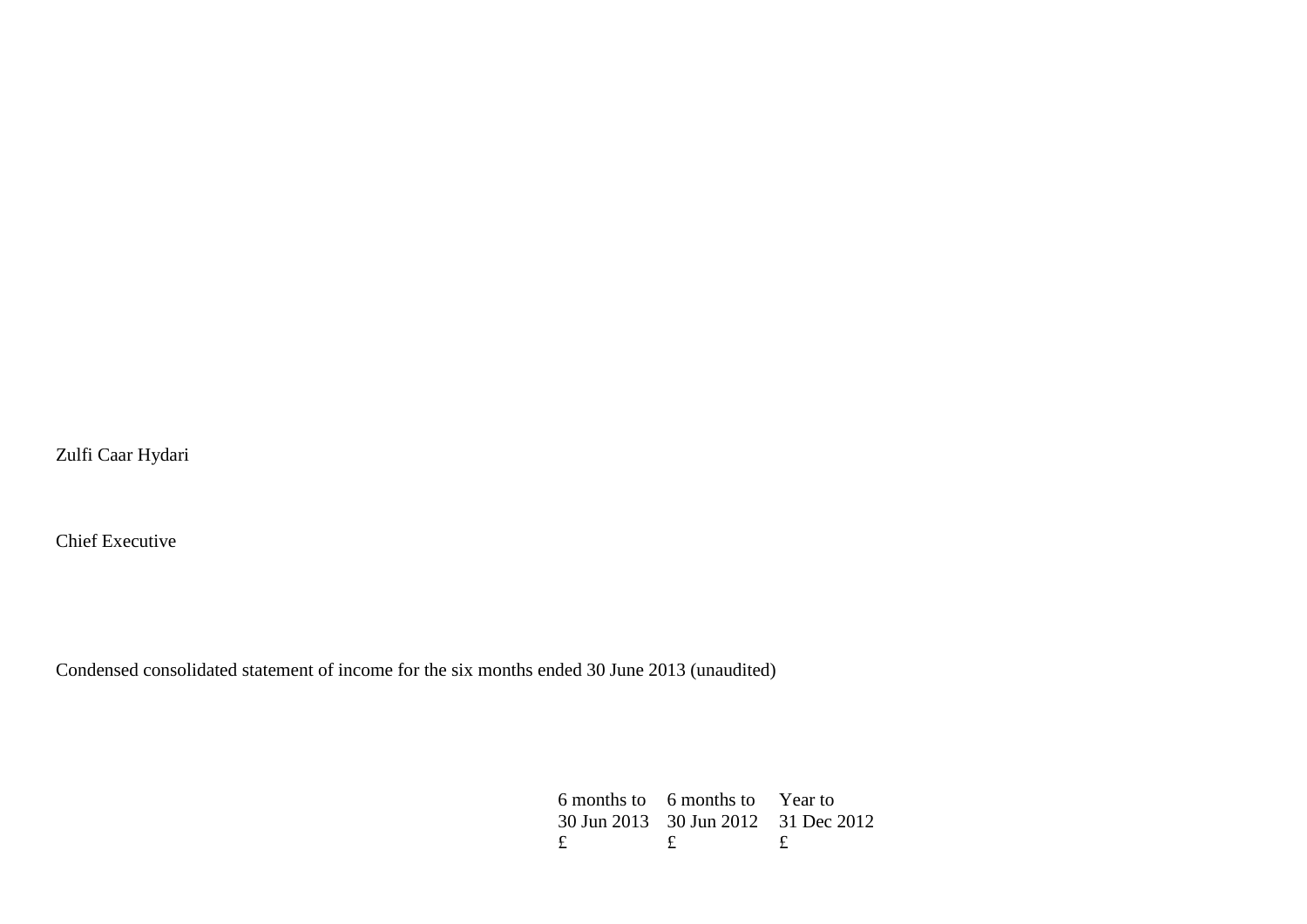| Income                                                       |             |             |                |
|--------------------------------------------------------------|-------------|-------------|----------------|
| Income from financing and investing activities               | 1,295,100   | 1,570,121   | 2,519,480      |
| Returns to financial institutions and customers              | (137, 183)  | (393, 724)  | (340, 632)     |
| Net margin                                                   | 1,157,917   | 1,176,397   | 2,178,848      |
| Net fees and commission income                               | 1,423,547   | 1,666,962   | 2,683,401      |
| Net gain on funds, sukuk and quoted equity designated at     | 139,008     | 591,743     | 1,762,577      |
| fair value                                                   |             |             |                |
| Gain/(loss) on private equity investments designated at fair | 244,614     | 189,677     | (2,867,165)    |
| value                                                        |             |             |                |
| Gain/(loss) on investment properties                         | 241,335     |             | (227, 589)     |
| Other operating income                                       | 353,269     | 957,485     | 369,629        |
| Total income                                                 | 3,559,690   | 4,582,264   | 3,899,701      |
| Expenses                                                     |             |             |                |
| Net (provision) / reversal for impairment of financing       | 202,830     |             | (4,270,712)    |
| arrangements                                                 |             |             |                |
| Staff costs                                                  | (2,939,962) | (3,415,366) | (5,718,129)    |
| Depreciation and amortization                                | (113,911)   | (214,748)   | (266,742)      |
| Other operating expenses                                     | (1,559,208) | (1,756,642) | (3,707,462)    |
| Third party interest in consolidated funds                   | 99,178      |             | (14, 170)      |
| Total expenses                                               | (4,311,073) | (5,386,756) | (13, 977, 215) |
| Operating loss before tax                                    | (751, 383)  | (804, 492)  | (10,077,514)   |
| Tax charge credit                                            |             | 777,447     | 200,106        |
| Loss from continued operations                               | (751, 383)  | (27, 045)   | (9,877,408)    |
| Loss from discontinued operations                            |             |             | (1,143,511)    |
| Loss for the period                                          | (751, 383)  | (27,045)    | (11,020,919)   |
| Income/(loss) attributable to:                               |             |             |                |
| Equity holders of the Bank                                   | (834,670)   | 391,722     | (10,086,141)   |
| Non-controlling interest                                     | 83,287      | (418,767)   | (934, 778)     |
|                                                              | (751, 383)  | (27,045)    | (11,020,919)   |
| Earnings per share                                           |             |             |                |
| <b>Basic</b>                                                 | (0.05p)     | 0.02p       | (0.57p)        |
| Diluted                                                      | (0.05p)     | 0.02p       | (0.54p)        |
|                                                              |             |             |                |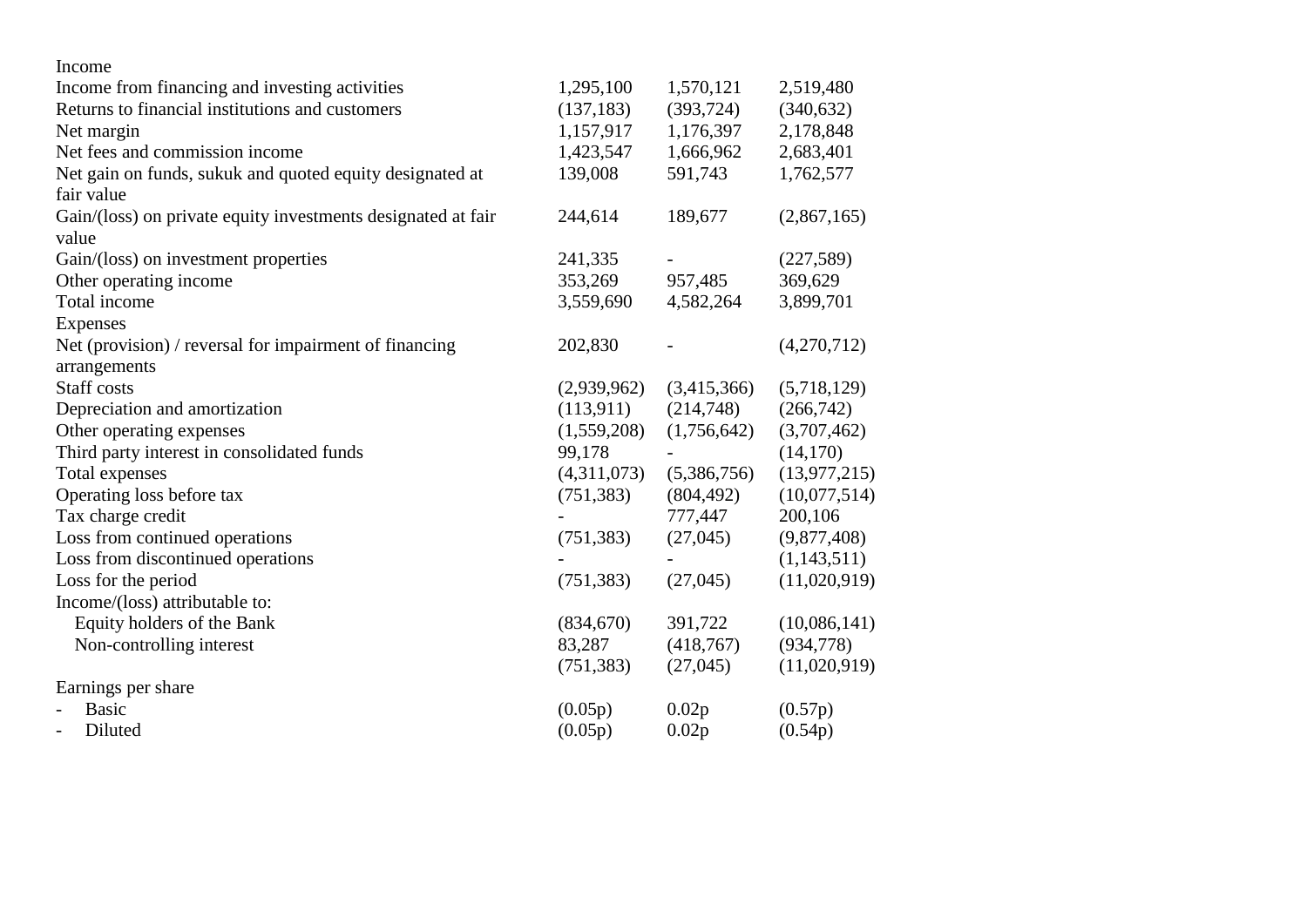## Condensed consolidated statement of other comprehensive income for the six months ended 30 June 2013 (unaudited)

|                                                           | 6 months to<br>30 Jun 2013<br>£ | 6 months to<br>30 Jun 2012<br>£ | Year to<br>31 Dec 2012<br>£ |
|-----------------------------------------------------------|---------------------------------|---------------------------------|-----------------------------|
| Loss for the period                                       | (751, 383)                      | (27,045)                        | (11,020,919)                |
| Other comprehensive income                                |                                 |                                 |                             |
| Net change in fair value of available-for-sale securities | (414, 074)                      | 648,013                         | 816,761                     |
| Tax charge                                                |                                 |                                 | (200, 106)                  |
| Exchange loss on net investment in foreign operations     | (382, 390)                      |                                 |                             |
| Total comprehensive (loss)/income for the period          | (1,547,847)                     | 620,968                         | (10, 404, 264)              |
| Total comprehensive (loss)/income attributable to:        |                                 |                                 |                             |
| Equity holders of the Bank                                | (1,287,107)                     | 1,039,735                       | (9,469,486)                 |
| Non-controlling interest                                  | (260, 739)                      | (418, 767)                      | (934, 778)                  |
|                                                           | (1,547,846)                     | 620,968                         | (10, 404, 264)              |

Condensed consolidated statement of financial position at 30 June 2013 (unaudited)

|                                                    | 30 Jun 2013 |                          | 30 Jun 2012 31 Dec 2012 |
|----------------------------------------------------|-------------|--------------------------|-------------------------|
| Assets                                             | £           |                          |                         |
| Cash and balances with banks                       | 9,231,898   | 10,220,001               | 13,624,694              |
| Due from financial institutions                    | 56,424,808  | 61,474,645 62,547,116    |                         |
| Quoted equity investments designated at fair value | 3,131,121   |                          |                         |
| Available-for-sale securities - sukuk              | 26,170,467  | 43,371,079 33,989,114    |                         |
| Sukuk designated at fair value                     | 22,670,390  | $\overline{\phantom{a}}$ | 17,453,008              |
| Investments in funds designated at fair value      | 7,458,774   | 20,168,005 7,180,464     |                         |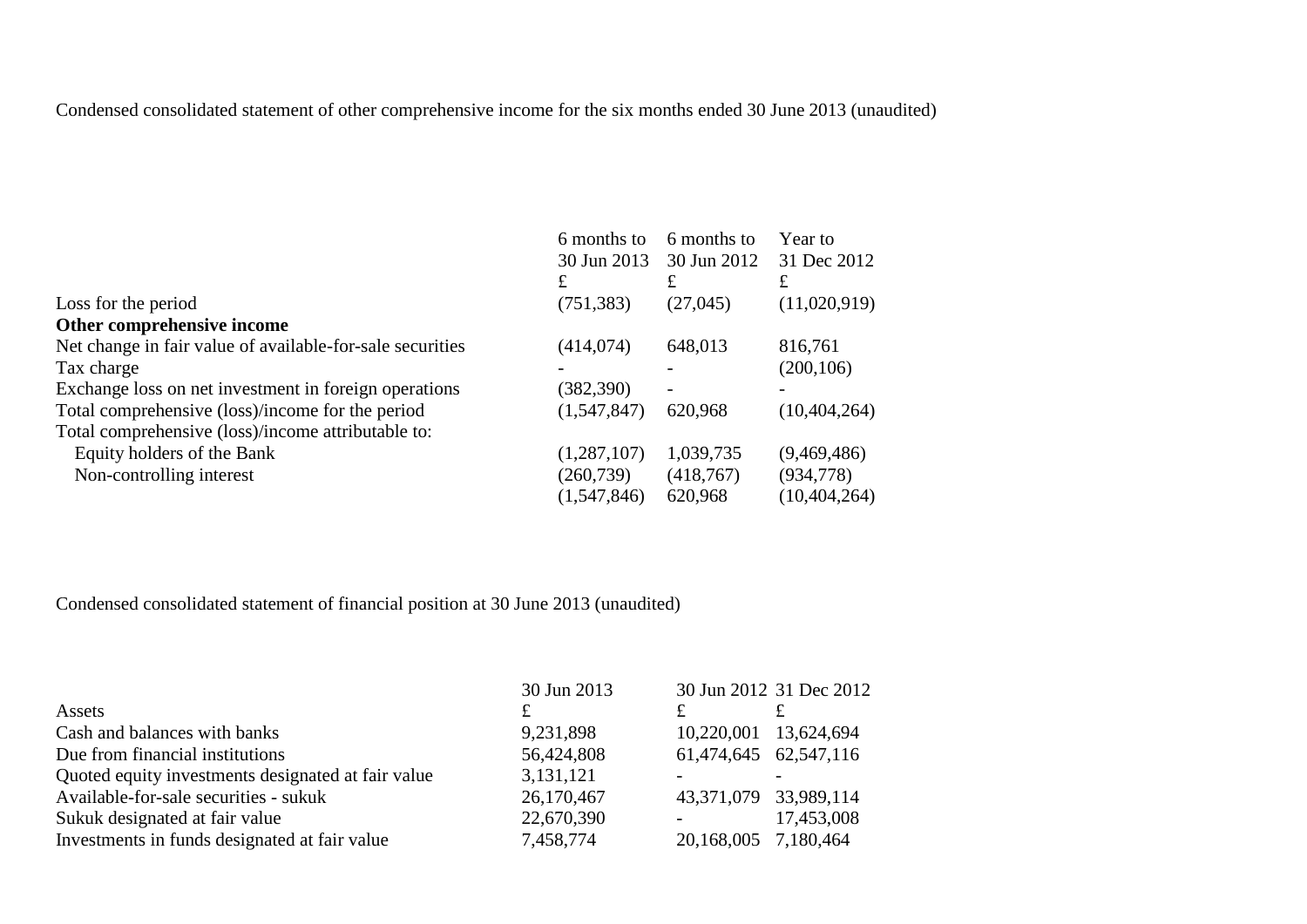| Financing arrangements                                 | 6,736,510     |                             |                              |
|--------------------------------------------------------|---------------|-----------------------------|------------------------------|
| Private equity financial assets designated at fair     | 14,577,333    | 21,587,923 13,315,897       |                              |
| value                                                  |               |                             |                              |
| Available-for-sale securities - Other                  |               | 180,756                     |                              |
| Fair value of foreign exchange agreements              | 156,281       | 432,799                     | 797,669                      |
| Assets held for sale                                   | 3,618,838     |                             | 5,821,454                    |
| Investment property                                    | 1,640,188     | 6,563,408                   | 1,738,458                    |
| Goodwill                                               | 12,340,195    | 11,973,953                  | 11,546,400                   |
| Lease assets                                           | 1,018,816     |                             |                              |
| Property, plant and equipment                          | 260,101       | 2,000,013                   | 331,227                      |
| Intangible assets                                      | 19,569        | 39,597                      | 27,471                       |
| Other assets                                           | 3,677,067     | 3,819,144                   | 3,322,473                    |
| Total assets                                           | 169, 132, 356 |                             | 181,831,323 171,695,445      |
| Liabilities                                            |               |                             |                              |
| Due to financial institutions                          | 23,467,663    | 27, 192, 918 26, 731, 508   |                              |
| Due to customers                                       |               | 95,639                      | 95,637                       |
| Fair value of foreign exchange agreements              | 819,766       | 518,004                     | 39,309                       |
| Liabilities held for sale                              | 931,702       |                             | 3,144,191                    |
| Other liabilities                                      | 9,472,580     | 13,701,544 8,921,872        |                              |
| Third party interest in consolidated funds             | 7,468,665     |                             | 3,831,361                    |
| <b>Total liabilities</b>                               | 42,160,376    | 41,508,105 42,763,878       |                              |
| Shareholders' equity                                   |               |                             |                              |
| Share capital                                          | 17,925,403    | 17,656,585 17,790,994       |                              |
| Share premium account                                  | 96,918,725    | 116,219,800 96,569,263      |                              |
| Capital redemption reserve                             | 599,040       | 599,040                     | 599,040                      |
| Treasury shares                                        | (2,117,015)   | $(2,117,015)$ $(2,117,015)$ |                              |
| Special reserve                                        | 20,000,000    |                             | 20,000,000                   |
| Fair value reserve on available-for-sale securities    | 188,633       | 634,064                     | 602,706                      |
| Share based payment reserve                            |               | 424,138                     |                              |
| Foreign exchange reserve                               | (49, 831)     |                             | (10, 814)                    |
| <b>Accumulated losses</b>                              | (14,507,871)  |                             | $(3,659,474)$ $(13,673,201)$ |
| Total equity attributable to the Bank's equity holders | 118,957,084   |                             | 129, 757, 138 119, 760, 973  |
| Non-controlling interest                               | 8,014,896     | 10,566,080 9,170,594        |                              |
| Total equity and liabilities                           | 169,132,356   |                             | 181,831,323 171,695,445      |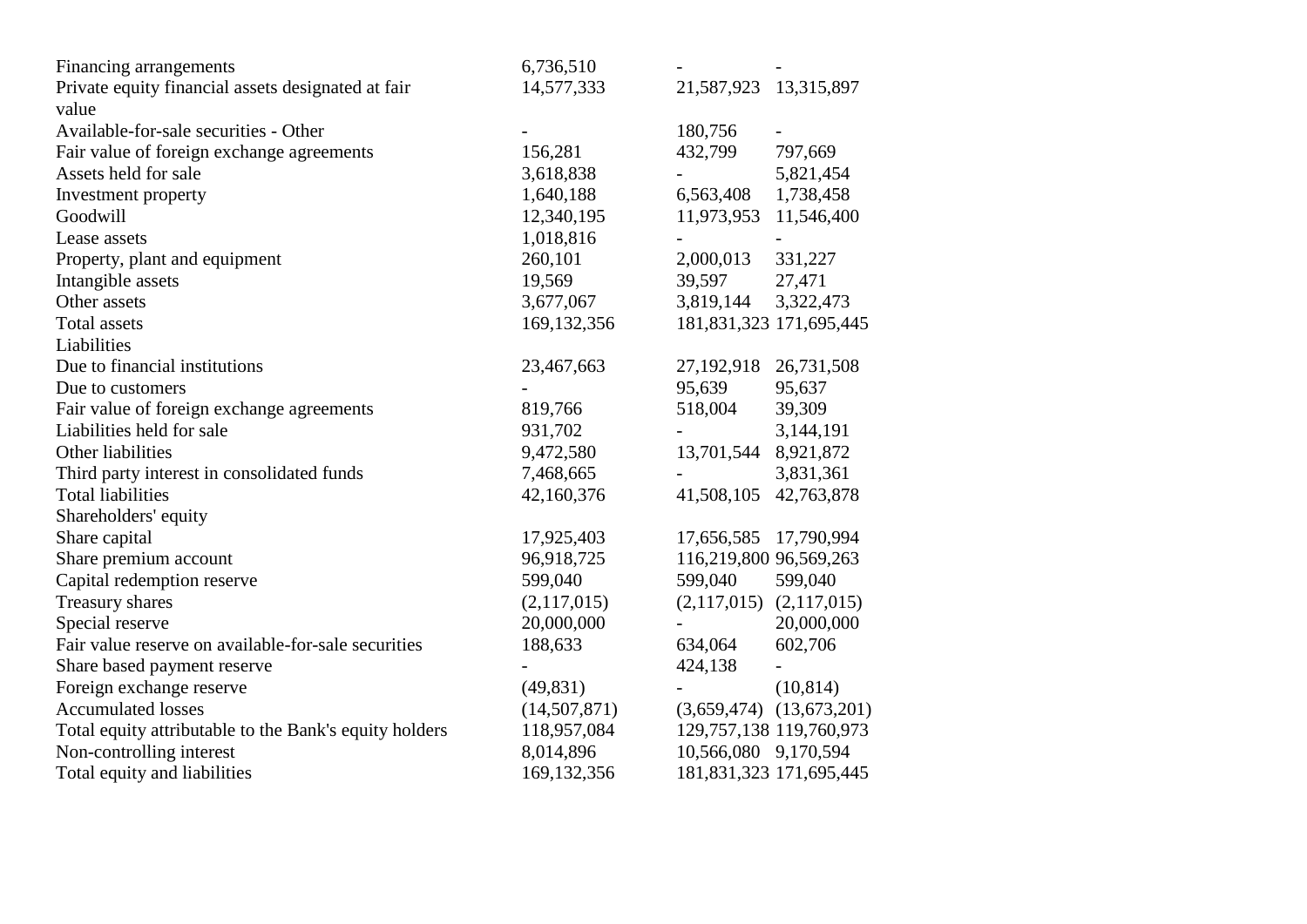Condensed consolidated statement of changes in equity for the six months ended 30 June 2013 (unaudited)

|                                                                                                | Share<br>capital<br>£ | Share<br>premium<br>account<br>$\pounds$ | Capital<br>redemptionTreasury<br>reserve<br>$\pounds$ | shares<br>$\pounds$ | Special<br>reserve<br>$\pounds$ | Share<br>based<br>payment on AFS<br>reserve<br>$\mathbf f$ | Fair<br>value<br>reserve<br>securities reserve<br>$\pounds$ | Foreign<br>$\pounds$ | exchangeRetained<br>earnings<br>$\mathbf f$ | Non<br>controlling<br>interest<br>$\pounds$ | Total equity<br>-Group<br>$\mathbf f$               |
|------------------------------------------------------------------------------------------------|-----------------------|------------------------------------------|-------------------------------------------------------|---------------------|---------------------------------|------------------------------------------------------------|-------------------------------------------------------------|----------------------|---------------------------------------------|---------------------------------------------|-----------------------------------------------------|
| Balance at 1 January 2012 17,656,585116,219,800 599,040                                        |                       |                                          |                                                       | $(2,117,015)$ -     |                                 | 376,138                                                    | $(13,949)$ -                                                |                      | $(4,051,196)$ 1,680,165                     |                                             | 130,349,568                                         |
| Cost of share based<br>payment arrangements<br>Non controlling interest<br>arising on business |                       |                                          |                                                       |                     |                                 | 48,000                                                     | $\overline{\phantom{a}}$                                    |                      |                                             |                                             | 48,000                                              |
| combinations                                                                                   |                       |                                          |                                                       |                     |                                 |                                                            |                                                             |                      |                                             |                                             | 10,366,506 10,366,506                               |
| <b>Distributions</b>                                                                           |                       |                                          |                                                       |                     |                                 |                                                            |                                                             |                      |                                             |                                             | (1,061,824)(1,061,824)                              |
| Total                                                                                          |                       | 17,656,585116,219,800 599,040            |                                                       | $(2,117,015)$ -     |                                 |                                                            | 424,138 (13,949) -                                          |                      |                                             |                                             | $(4,051,196)$ 10,984,847 139,702,250                |
| Net change in fair value of<br>available-for-sale securities<br>Income for the period          |                       |                                          |                                                       |                     |                                 |                                                            | 648,013                                                     |                      | 391,722                                     | (418,767)                                   | 648,013<br>(27, 045)                                |
| Total comprehensive                                                                            |                       |                                          |                                                       |                     |                                 |                                                            |                                                             |                      |                                             |                                             |                                                     |
| income/(loss) for the period                                                                   |                       |                                          |                                                       |                     |                                 |                                                            | 648,013                                                     |                      | 391,722                                     | $(418,767)$ 620,968                         |                                                     |
| Balance at 30 June 2012                                                                        |                       | 17,656,585116,219,800 599,040            |                                                       | $(2,117,015)$ -     |                                 |                                                            | 424,138 634,064 -                                           |                      |                                             |                                             | $(3,659,474)$ 10,566,080 140,323,218                |
| Balance at 1 July 2012                                                                         |                       | 17,656,585116,219,800 599,040            |                                                       | $(2,117,015)$ -     |                                 | 424,138                                                    | 634,064 -                                                   |                      |                                             |                                             | $(3,659,474)$ 10,566,080 140,323,218                |
| New shares issued                                                                              | 134,409               | 349,463                                  |                                                       |                     |                                 |                                                            |                                                             |                      |                                             |                                             | 483,872                                             |
| Cost of share based                                                                            |                       |                                          |                                                       |                     |                                 |                                                            |                                                             |                      |                                             |                                             |                                                     |
| payment arrangements                                                                           |                       |                                          |                                                       |                     |                                 | 39,998                                                     | $\blacksquare$                                              |                      |                                             |                                             | 39,998                                              |
| Share premium transfer                                                                         |                       | (20,000,000)                             |                                                       |                     | 20,000,000-                     |                                                            |                                                             |                      |                                             |                                             |                                                     |
| Transfer relating to share<br>based payments<br>Non controlling interest                       |                       |                                          |                                                       |                     |                                 | $(464, 136)$ -                                             |                                                             | (10, 814)            | 464,136                                     |                                             |                                                     |
| arising on business<br>acquisition                                                             |                       |                                          |                                                       |                     |                                 |                                                            |                                                             |                      |                                             | $(420, 425)$ $(431, 239)$                   |                                                     |
| Total                                                                                          |                       | 17,790,99496,569,263 599,040             |                                                       |                     | (2,117,015)20,000,000           |                                                            |                                                             |                      |                                             |                                             | 634,064 (10,814) (3,195,338) 10,145,655 140,415,849 |
| Net change in fair value of<br>available-for-sale securities                                   |                       |                                          |                                                       |                     |                                 |                                                            | 168,748                                                     |                      |                                             |                                             | 168,748                                             |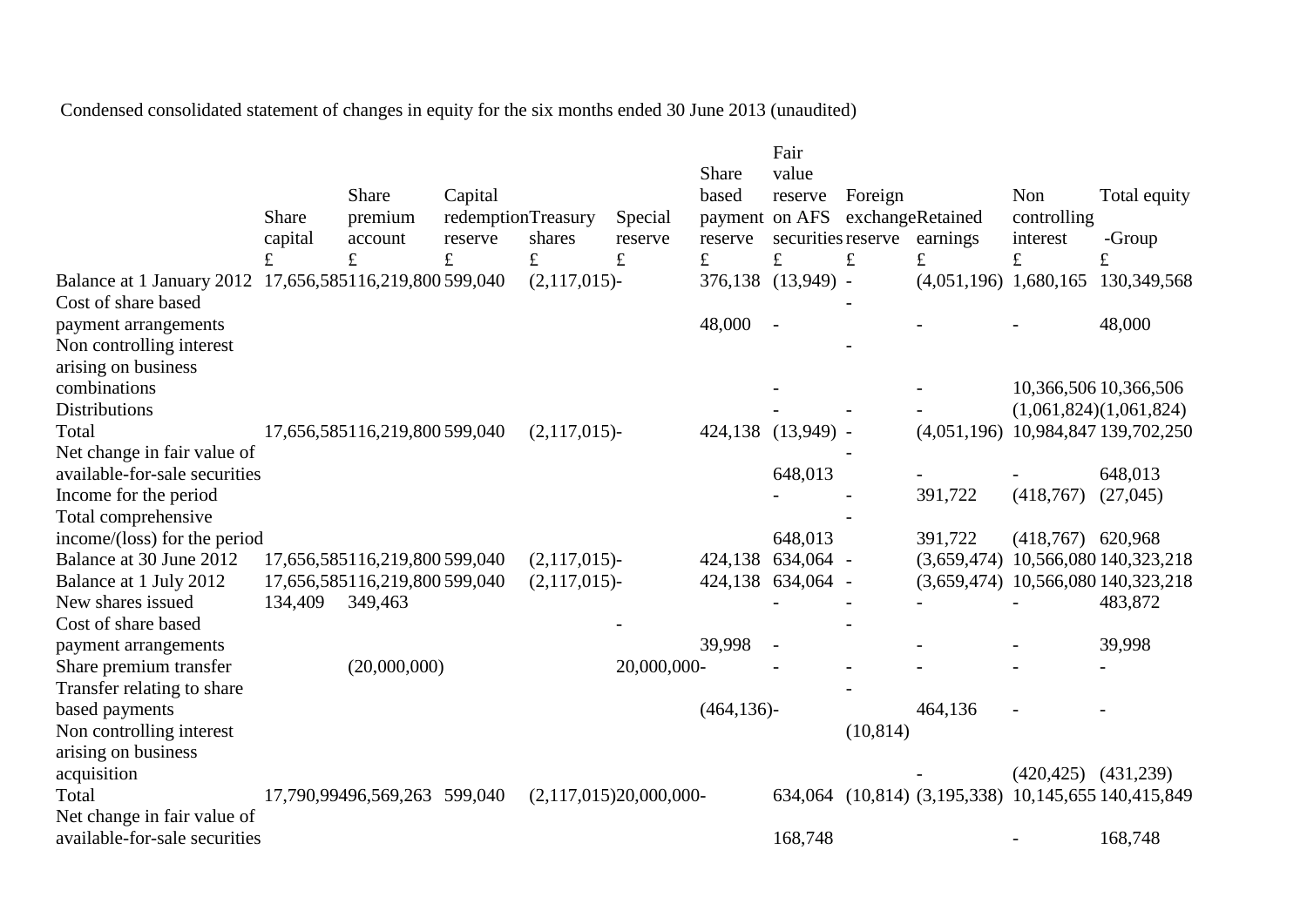| Tax                           |                              |         |                          | $(200, 106)$ - |           |                                        |                         | (200, 106)                                         |
|-------------------------------|------------------------------|---------|--------------------------|----------------|-----------|----------------------------------------|-------------------------|----------------------------------------------------|
| Loss for the period           |                              |         |                          |                |           | (10,477,863)(516,011)                  |                         | (10,993,874)                                       |
| <b>Distributions</b>          |                              |         |                          |                |           |                                        | (459,050)               | (459,050)                                          |
| Total comprehensive           |                              |         |                          |                |           |                                        |                         |                                                    |
| income/(loss) for the period  |                              |         |                          | $(31,358) -$   |           | (10,477,863)(975,061)                  |                         | (11, 484, 282)                                     |
| <b>Balance at 31 December</b> |                              |         |                          |                |           |                                        |                         |                                                    |
| 2012                          | 17,790,99496,569,263         | 599,040 | $(2,117,015)20,000,000-$ |                |           | 602,706 (10,814) (13,673,201)9,170,594 |                         | 128,931,567                                        |
| Balance at 1 January 2013     | 17,790,99496,569,263         | 599,040 | (2,117,015)20,000,000    |                |           | 602,706 (10,814) (13,673,201)9,170,594 |                         | 128,931,567                                        |
| New shares issued             | 134,409<br>349,462           |         |                          |                |           |                                        |                         | 483,871                                            |
| Foreign exchange              |                              |         |                          |                |           |                                        |                         |                                                    |
| adjustment                    |                              |         |                          |                | (653)     |                                        | 383,855                 | 383,202                                            |
| NCI adjustment on             |                              |         |                          |                |           |                                        |                         |                                                    |
| discontinued operations       |                              |         |                          |                |           |                                        | $(123,291)$ $(123,291)$ |                                                    |
| <b>Distributions</b>          |                              |         |                          |                |           |                                        |                         | (1,155,523)(1,155,523)                             |
| Total                         | 17,925,40396,918,725 599,040 |         | (2,117,015)20,000,000    |                |           |                                        |                         | 602,706 (11,467) (13,673,201)8,275,635 128,519,826 |
| Net change in fair value of   |                              |         |                          |                |           |                                        |                         |                                                    |
| available-for-sale securities |                              |         |                          | (414,073)      |           |                                        |                         | (414,073)                                          |
| Exchange loss on net          |                              |         |                          |                | (38, 364) |                                        |                         |                                                    |
| investment in foreign         |                              |         |                          |                |           |                                        |                         |                                                    |
| operations                    |                              |         |                          |                |           |                                        | (344, 026)              | (382, 390)                                         |
| Loss for the period           |                              |         |                          |                |           | (834,670)                              | 83,287                  | (751, 383)                                         |
| Total comprehensive           |                              |         |                          |                | (38, 364) |                                        |                         |                                                    |
| income/(loss) for the period  |                              |         |                          | (414,073)      |           | (834,670)                              | (260, 739)              | (1,547,846)                                        |
| Balance at 30 June 2013       | 17,925,40396,918,725 599,040 |         | (2,117,015)20,000,000    |                |           | 188,633 (49,831) (14,507,871)8,014,896 |                         | 126,971,980                                        |

Condensed consolidated cash flow statement for the six months ended 30 June 2013 (unaudited)

|                                           |            | 6 months to 6 months to | Year to      |
|-------------------------------------------|------------|-------------------------|--------------|
|                                           |            | 30 Jun2013 30 Jun 2012  | 31 Dec 2012  |
|                                           |            |                         |              |
| Cash flows from operating activities      |            |                         |              |
| Operating loss for the period             | (751, 383) | (804, 492)              | (10,077,514) |
| Operating loss on discontinued operations |            |                         | (1,143,511)  |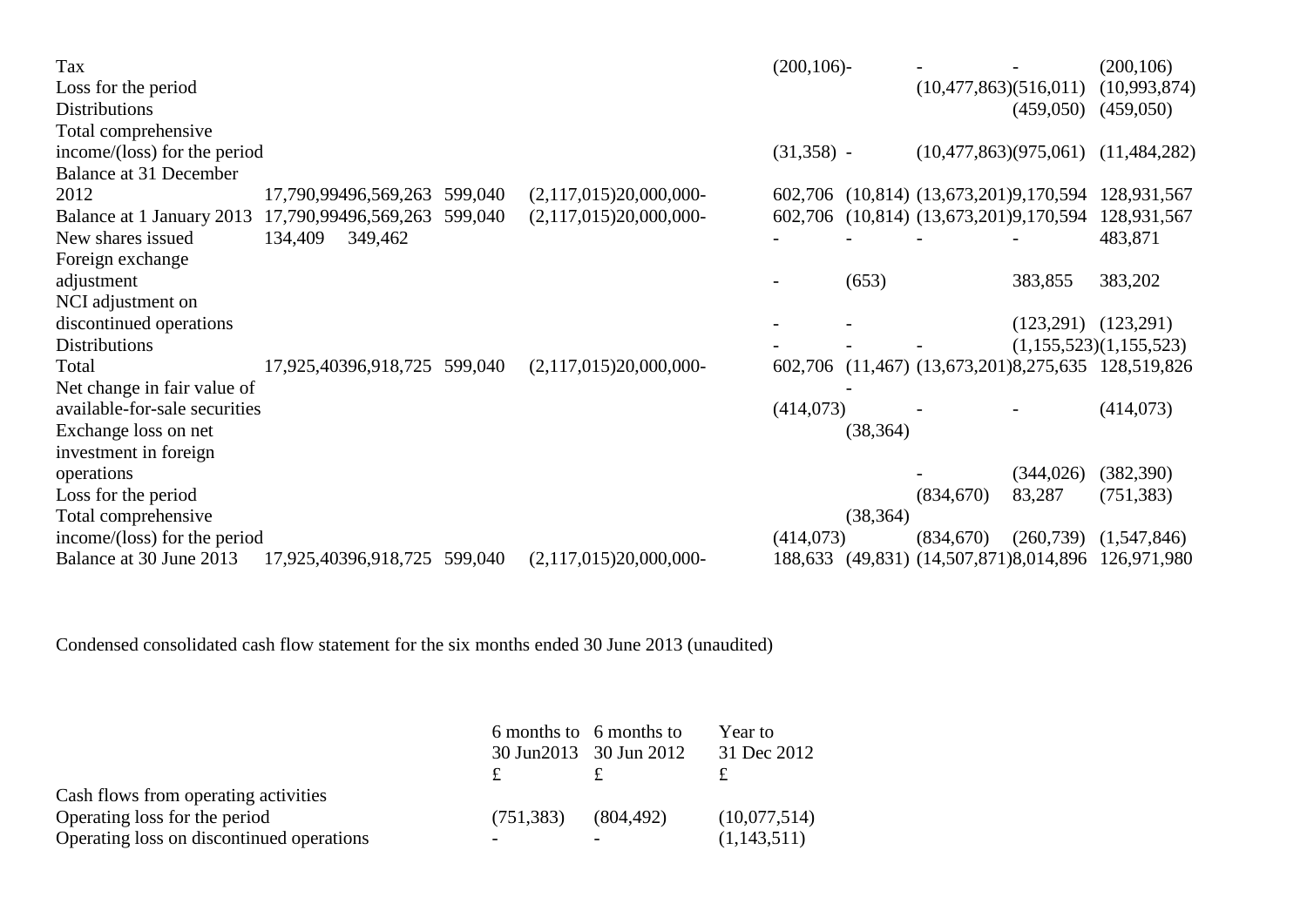| Adjusted for:                                                              |             |                |                |
|----------------------------------------------------------------------------|-------------|----------------|----------------|
| Net (reversal) / provision for impairment of financing<br>arrangements     | (202, 830)  |                | 4,270,712      |
| Gain/(loss) on private equity investments designated at<br>fair value      | (385, 612)  | (132, 193)     | 3,094,754      |
| Loss / (gain) on investment in funds and sukuk designated<br>at fair value | 148,483     |                | (693, 042)     |
| Gain on quoted equity investments designated at fair<br>value              | (25,099)    | $\overline{a}$ |                |
| Depreciation and amortisation                                              | 113,911     | 214,748        | 266,742        |
| Charge for share awards                                                    |             | 48,000         | 87,998         |
| Net (increase)/decrease in operating assets:                               |             |                |                |
| Due from financial institutions                                            | 6,122,308   | 34,662,969     | 29,319,786     |
| Financing arrangements                                                     | (6,533,680) |                |                |
| Quoted equity investments designated at fair value                         | (3,106,022) |                |                |
| Available-for-sale securities - sukuk                                      | 7,404,574   | (13,279,039)   | (21, 181, 336) |
| Sukuk designated at fair value                                             | (5,999,263) |                |                |
| Investments in funds designated at fair value                              | 355,088     | (16,011,903)   | (6,487,420)    |
| Private equity financial assets designated at fair value                   | (875, 824)  | 676,877        | (207, 851)     |
| Investment properties                                                      | 98,270      |                | (1,738,458)    |
| Lease assets                                                               | (1,018,816) |                |                |
| Other assets                                                               | (639, 351)  | 3,852,568      | (12,615,263)   |
| Net increase/(decrease) in operating liabilities:                          |             |                |                |
| Due to financial institutions                                              | (3,263,845) | (1,719,107)    | 11,508,366     |
| Due to customers                                                           | (95, 637)   | (4,361)        | (4,364)        |
| Other liabilities                                                          | 1,815,035   | (3,175,991)    | 5,185,607      |
| Taxation:                                                                  |             |                |                |
| Corporation tax settled                                                    |             | (7,934,954)    | (9,011,800)    |
| Net cash inflow from operating activities                                  | (6,839,693) | (3,606,878)    | (9,426,594)    |
| Cash flows from investing activities                                       |             |                |                |
| Acquisition of a subsidiary - net positive cash                            |             | 3,624,693      |                |
| from acquisition                                                           |             |                |                |
| Purchase of plant and equipment                                            | (34, 882)   |                | (469,291)      |
| Net cash outflow from investing activities                                 | (34, 882)   | 3,624,693      | (469,291)      |
| Cash flows from financing activities                                       |             |                |                |
| Capital from minority shareholders on acquisition                          |             |                | 9,946,081      |
| Payments to minority shareholders                                          | (1,155,523) | (1,061,824)    | (1,520,874)    |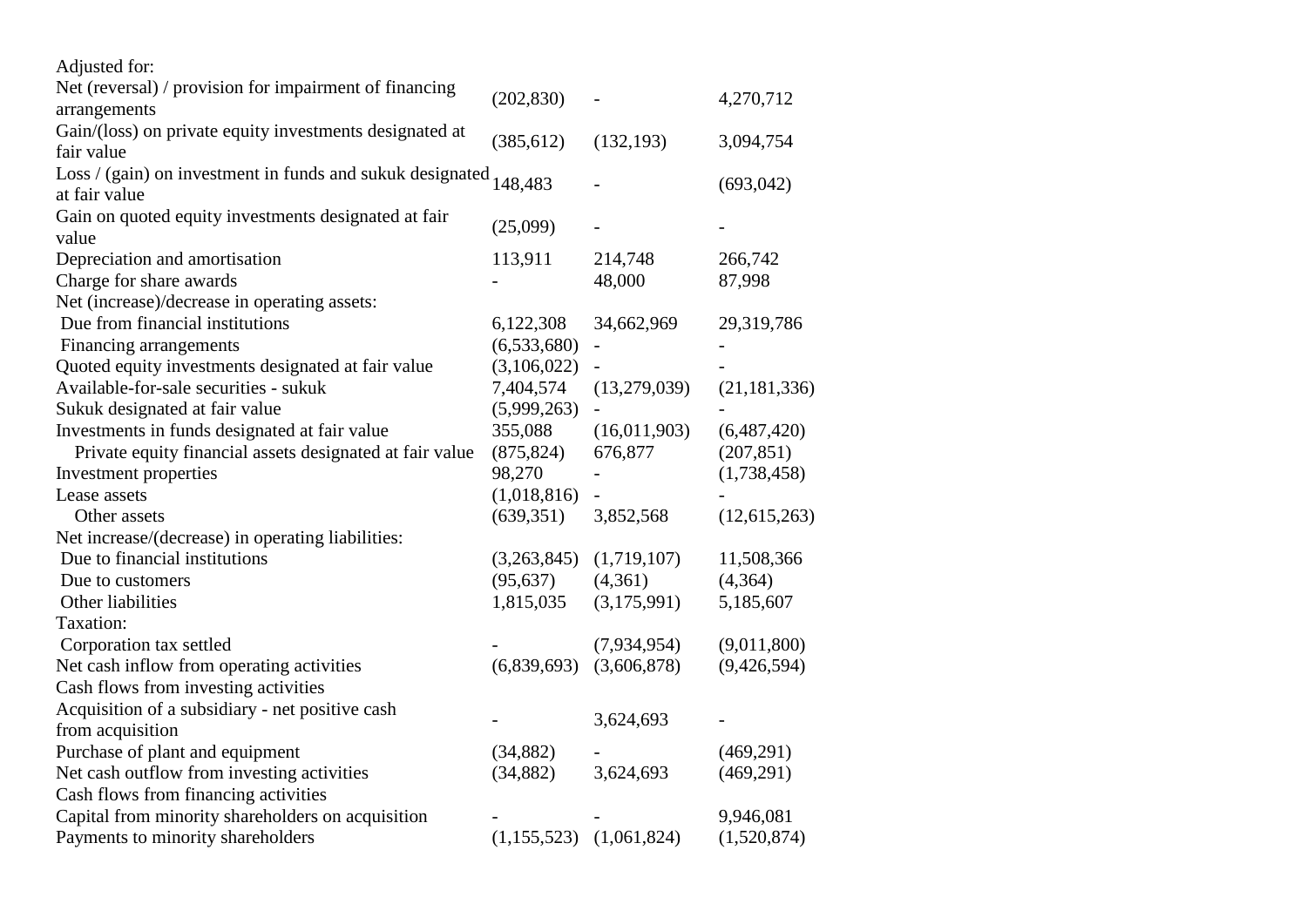| Subscriptions to consolidated funds                                                | 3,637,302 | $\sim$                      | 3,831,362  |
|------------------------------------------------------------------------------------|-----------|-----------------------------|------------|
| Net cash outflow from financing activities                                         | 2,481,779 | (1,061,824)                 | 12,256,569 |
| Net increase in cash and cash equivalents                                          |           | $(4,392,796)$ $(1,044,009)$ | 2,360,684  |
| Cash and cash equivalents at the beginning of the period $13,624,694$ $11,264,010$ |           |                             | 11,264,010 |
| Cash and cash equivalents at the end of the period                                 | 9,231,898 | 10,220,001                  | 13,624,694 |

Notes to the condensed consolidated interim financial statements (unaudited)

At 30 June 2013

1. Principal activities and authorisation of the financial statements

European Islamic Investment Bank plc ('EIIB' or 'Bank' or 'Company') is a London based specialist banking and asset management group incorporated in the United Kingdom on January 11, 2005. The activities of the Bank are focused on servicing clients in London and the Gulf Cooperation Council countries through the provision of: banking services encompassing deposit taking, provision of financing, treasury services, structured products and trading in Islamic and Sharia'a compliant securities; investment management encompassing quoted equities, private equity and real estate; and financial services encompassing corporate finance, custody, trust and fund administration activities and business advisory services.

The interim condensed consolidated financial statements of the Bank and its subsidiaries (the 'Group') for the six months ended 30 June 2013 were authorised by the Board of Directors for issue on 16 September 2013.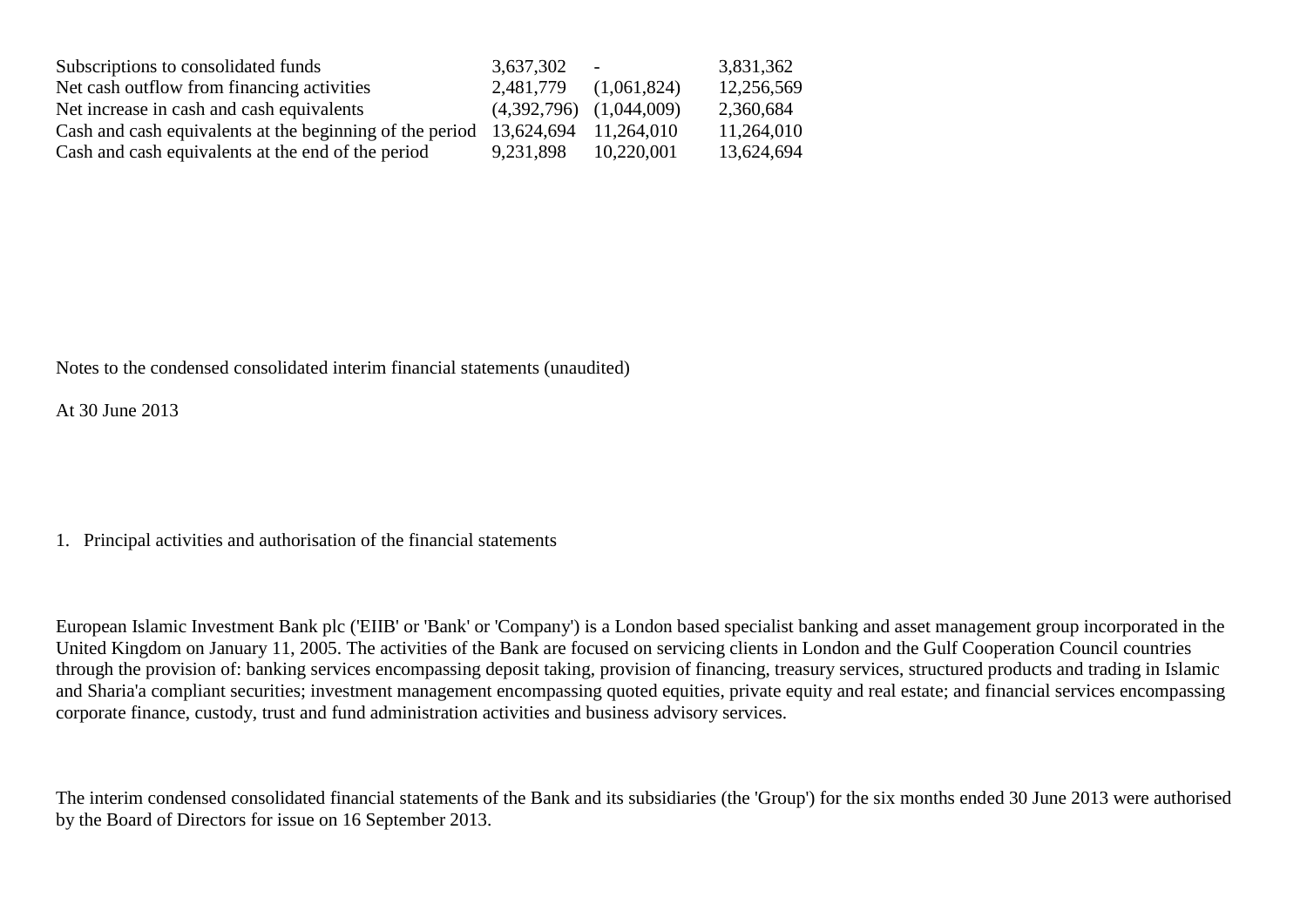The condensed consolidated financial statements of the Group as at and for the period ended 30 June 2013 are available at [www.eiib.co.uk](http://www.eiib.co.uk/)

## 2. Accounting policies

The accounting policies applied by the Group in these condensed consolidated interim financial statements are the same as those applied by the Group in its consolidated financial statements as at and for the year ended 31 December 2012.

3. Share capital and share premium

EIIB issued 13,440,860 ordinary shares of 1 pence each at a premium price of 3.6p as per its agreement with an investor as part settlement of the consideration due in connection with the strategic investment by the Company in Rasmala. These were admitted to trading on AIM on 1 May 2013.

4. Subsequent events

The following significant event occurred subsequent to the interim reporting period;